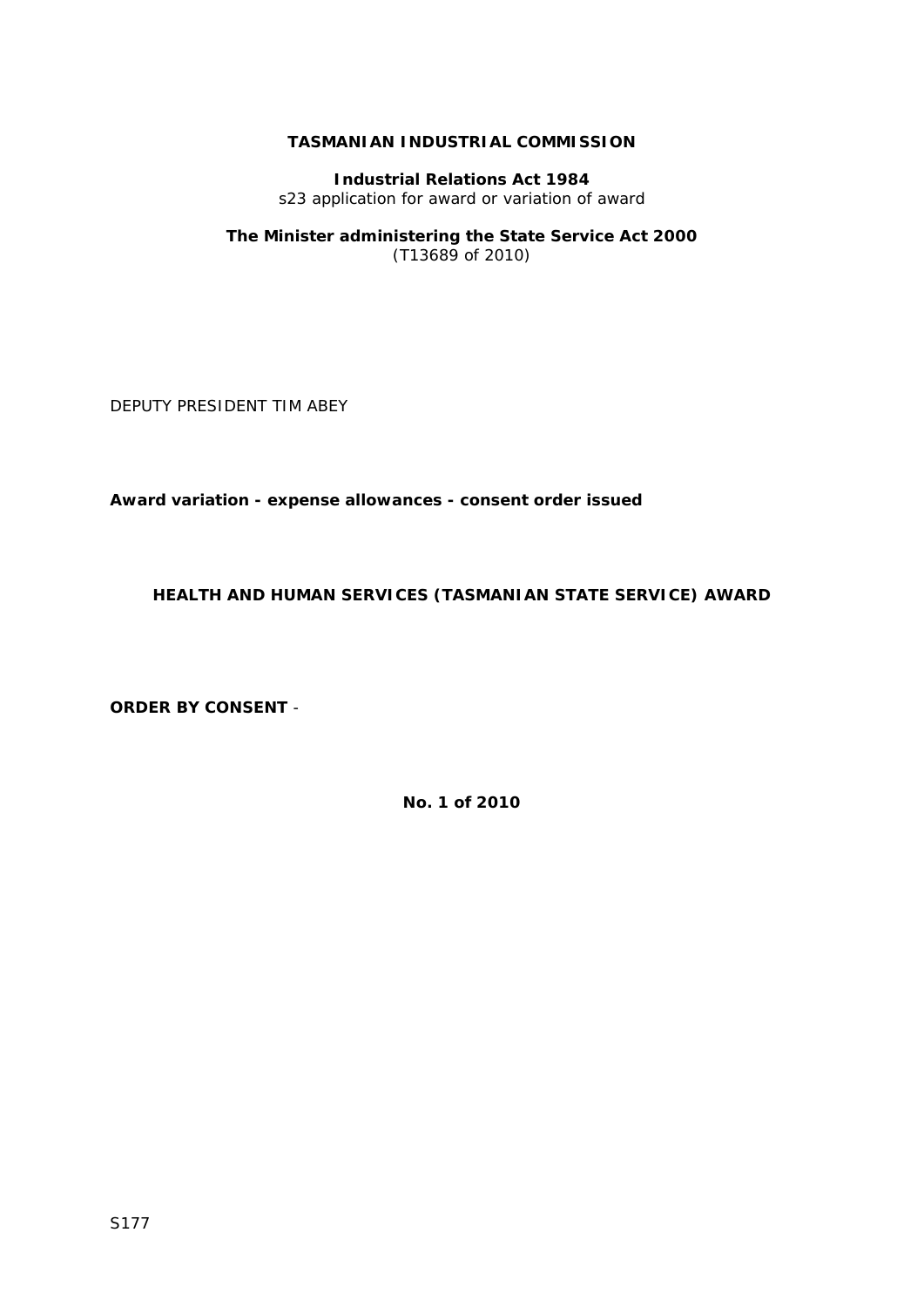The **HEALTH AND HUMAN SERVICES (TASMANIAN STATE SERVICE) AWARD** is varied in the following manner:

## **(1) By deleting from Part V- EXPENSE AND OTHER ALLOWANCES Clause 2(d) and inserting in lieu thereof the following:**

"(d) Meal Allowance – Rates

| Meal      | Rate of Allowance |  |
|-----------|-------------------|--|
| Breakfast | \$11.55           |  |
| Lunch     | \$12.95           |  |
| Dinner    | \$22.25           |  |

The rates contained above are derived from the Australian Taxation Office (ATO) Taxation Determination TD2010/19, Table 1. These rates are to be adjusted from 1 July each year by taking 50% of the appropriate ATO determination for meals in Table 1 of that determination, rounded to the nearest 5 cents."

# **(1) By deleting from Part IV- EXPENSE AND OTHER ALLOWANCES Clause 3(a)(i)(1) and (2) and inserting in lieu thereof the following:**

"(a) Travelling

The object of this clause is to ensure that an employee who is required to undertake work related travel and who is required to remain away from home overnight is to be provided with accommodation, meals and incidental expenses without incurring out of pocket expenses.

- (i) Travel Allowance Expense for Overnight Accommodation, Meal Allowances and Incidental Expenses
	- (1) An employee who is required to undertake work related travel requiring overnight accommodation is to be paid a travel allowance for expenses incurred calculated in accordance with the following tables:

#### Overnight Accommodation

| Accommodation<br>Venue | Overnight<br>Accommodation<br>Rate |  |
|------------------------|------------------------------------|--|
| Adelaide               | \$157.00                           |  |
| <b>Brisbane</b>        | \$201.00                           |  |
| Canberra               | \$145.00                           |  |